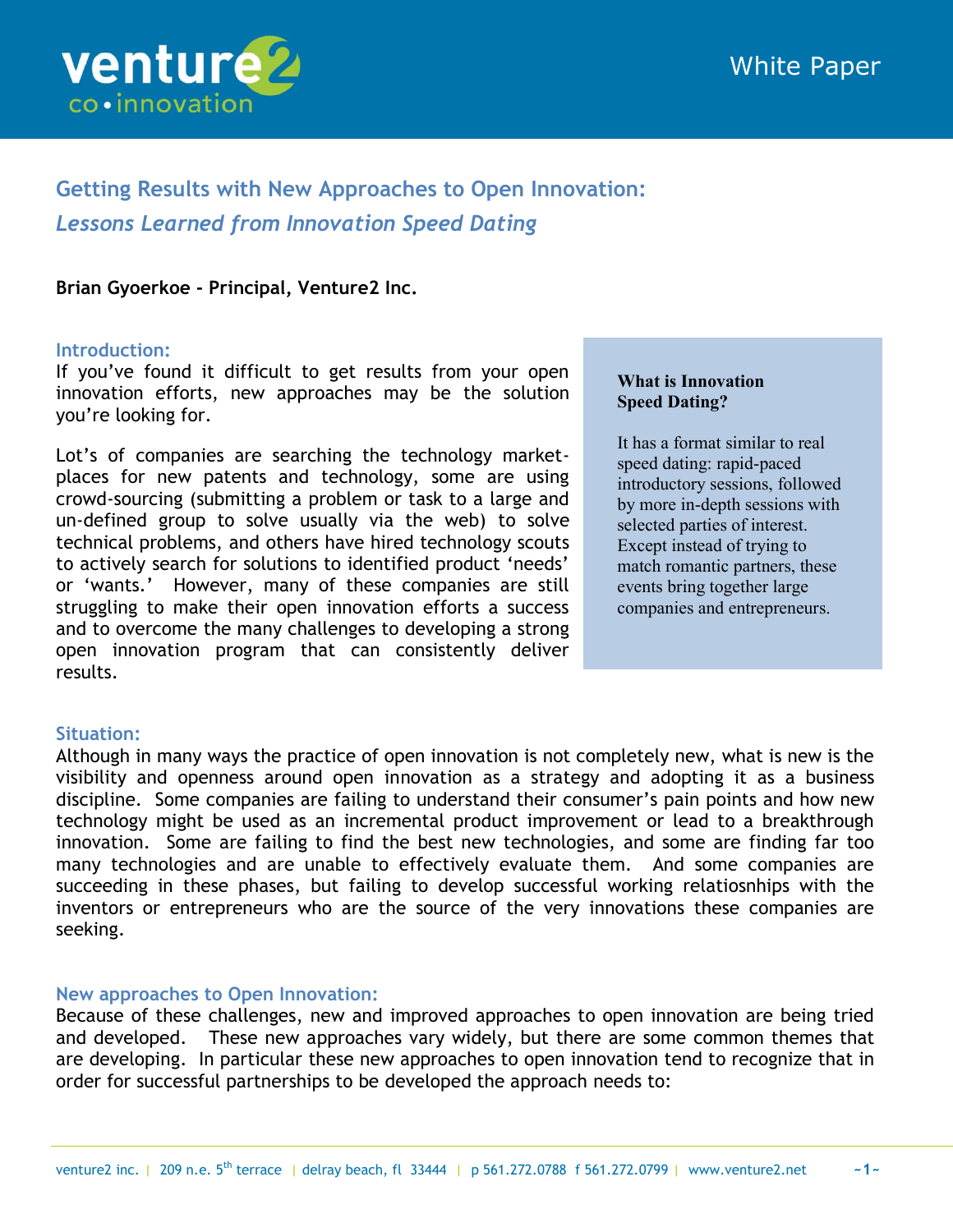- **Create a more level playing field:** Between the large companies seeking innovation and the inventors and entrepreneurs who"ve developed the innovations. New approaches seek to break down some of the traditional barriers that exist between entrepreneurs and large companies by creating a forum in which each party is assured of mutual interest in exploring opportunities.
- **Be highly interactive:** Any venture capitalist weighing the merits of an opportunity will tell you there is no substitute for looking people in the eye and gauging their level of belief and commitment. This personal interaction allows both parties to quickly get beyond the limitations of a written technology brief and quickly explore if there are opportunities for partnering.
- **Be dynamic & engaging:** New approaches to open innovation should be anything but stuffy and boring; they should be incredibly intellectually stimulating with high quality exchanges between the entrepreneurs and large companies. It's not about one party (entrepreneurs) making a pitch and hoping lightning strikes, it"s about two equal parties exploring unique approaches to problems and opportunities
- **Build relationships:** New approaches need to build relationships between entrepreneurs and large companies, not only does this help break down the traditional barriers between these groups, it also helps each better understand the needs of the other, which helps in development of a partnership, and creates a valuable resource and opportunity for the future. Because although there may not be a perfect match right now, these relationships can be a source of future innovations and partnerships.

## **An Example of A New Approach: Innovation Speed Dating**

j

What is Innovation Speed Dating? It has a format similar to real speed dating: rapid-paced introductory sessions, followed by more in-depth sessions with selected parties of interest. Except instead of trying to match romantic partners, these events bring together large companies, or a large company and "ecosystem" partners, (the innovation seekers) to meet with a group of entrepreneurs (the innovation providers) to see what opportunities exist and what business relationships might develop.

Innovation Speed Dating is effective because the approach adds unique value for both large companies and the entrepreneurs. Large companies, or a large company and their "ecosystem" partners have the opportunity to see a group of highly qualified entrepreneurs and pre-screened innovations in a highly focused and time-efficient manner. Entrepreneurs gain direct access to decision makers from large companies, or a large company and their "ecosystem" partners, in a valuable new format.

One caveat though, Innovation Speed Dating is not just about the 'Date' itself, or bringing together people from these two groups to see what happens. There are events out there based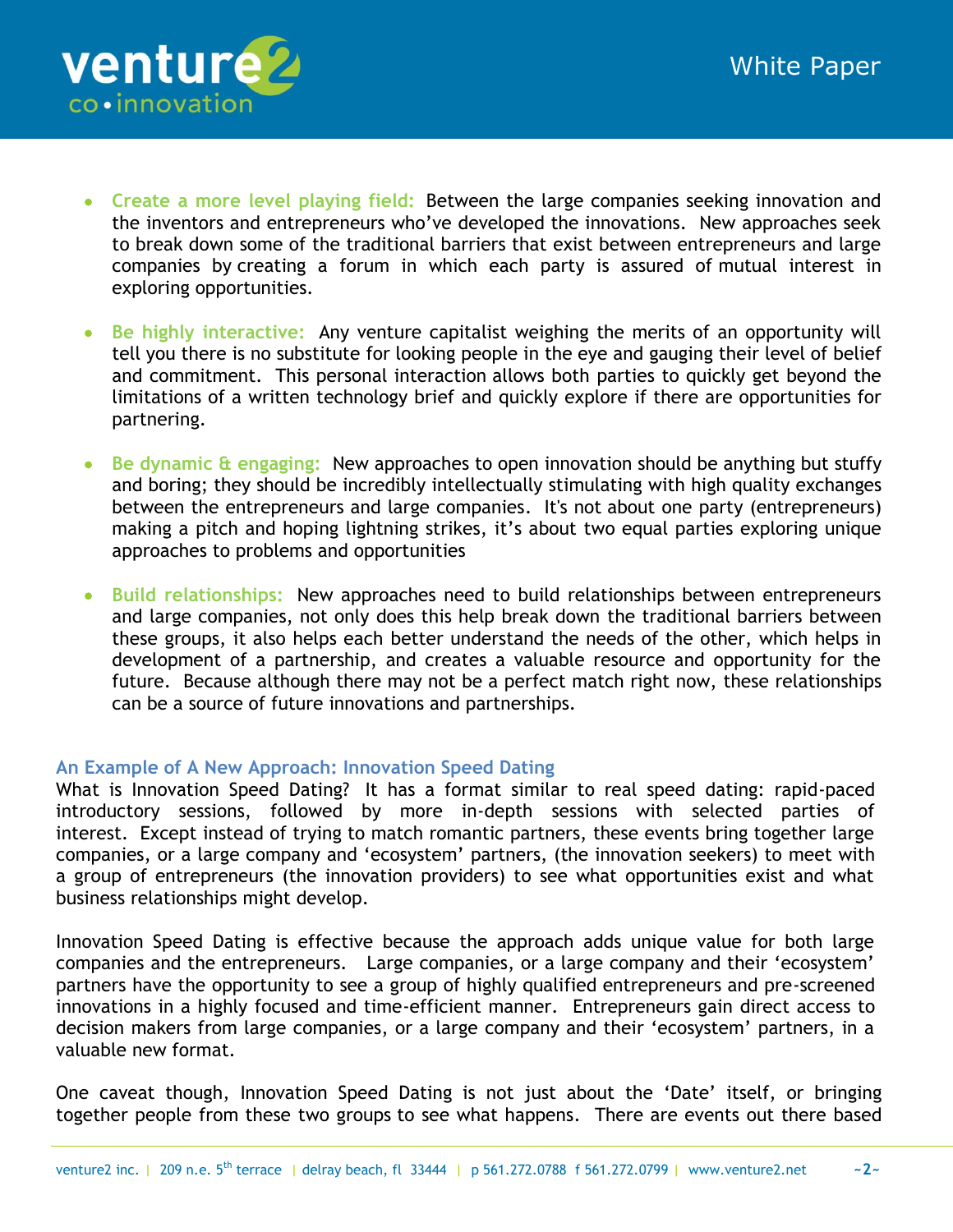# White Paper



on that work on just these principles by allowing selfselection and software matching to create that type of limited approach, but it"s less efficient and less focused than Innovation Speed Dating, and far less likely to result in matches.

Planning and preparation for an Innovation Speed Dating event occurs over several phases, to increase the chances of great matches being made on the day of the event.

- **1. Understanding the technology wants list and business goals of the company/business unit:**  Developing a deep understanding of these issues is the foundation of a successful innovation speed dating event.
- **2. Scouting and Screening:** Deep skill and extensive resources are important to be able to find the best new innovations (see 'scouting tips' section below).
- **3. Vetting and Recruiting:** This "due diligence" portion of preparing for the event is of critical importance in understanding the intellectual property involved and the entrepreneur"s interest in pursuing partnerships with large companies.
- **4. The Event:** The highly-structured day ensures focus and a very high-level of engagement as both the large companies and the entrepreneurs seek to make the best use of limited time to explore possibilities for further collaboration and partnership.

## **Technology Scouting Tips**

One of the most important elements to successful Innovation Speed Dating is the extensive scouting and pre-screening process that takes place before the event. Here are some quick highlights of Venture2"s approach to technology scouting:

## **Case Study:** *Innovation Speed Datingsm project with P&G*

Over a period of 90 days, Venture2 executed an Innovation Speed Dating event for P&G. Starting by working closely with the selected P&G business unit to understand their wants list and consumer pain points.

Then Venture2 conducted a global technology scouting effort over several rounds, assessing over 100 technologies. From this group of 100, Venture2 selected the 50 most innovative to review with the P&G team.

Of these 50, almost every one of which was new to the P&G team, they rated 30 of them (60%) medium to high interest.

Venture2 screened the 30 technologies down to the best 15, and from this group recruited the 7 most promising to attend the event. As of this writing, 5 of those 7 are in ongoing discussions with P&G, based on the introductions made at the event -- at least 2 are expected by P&G to reach formal development agreements.